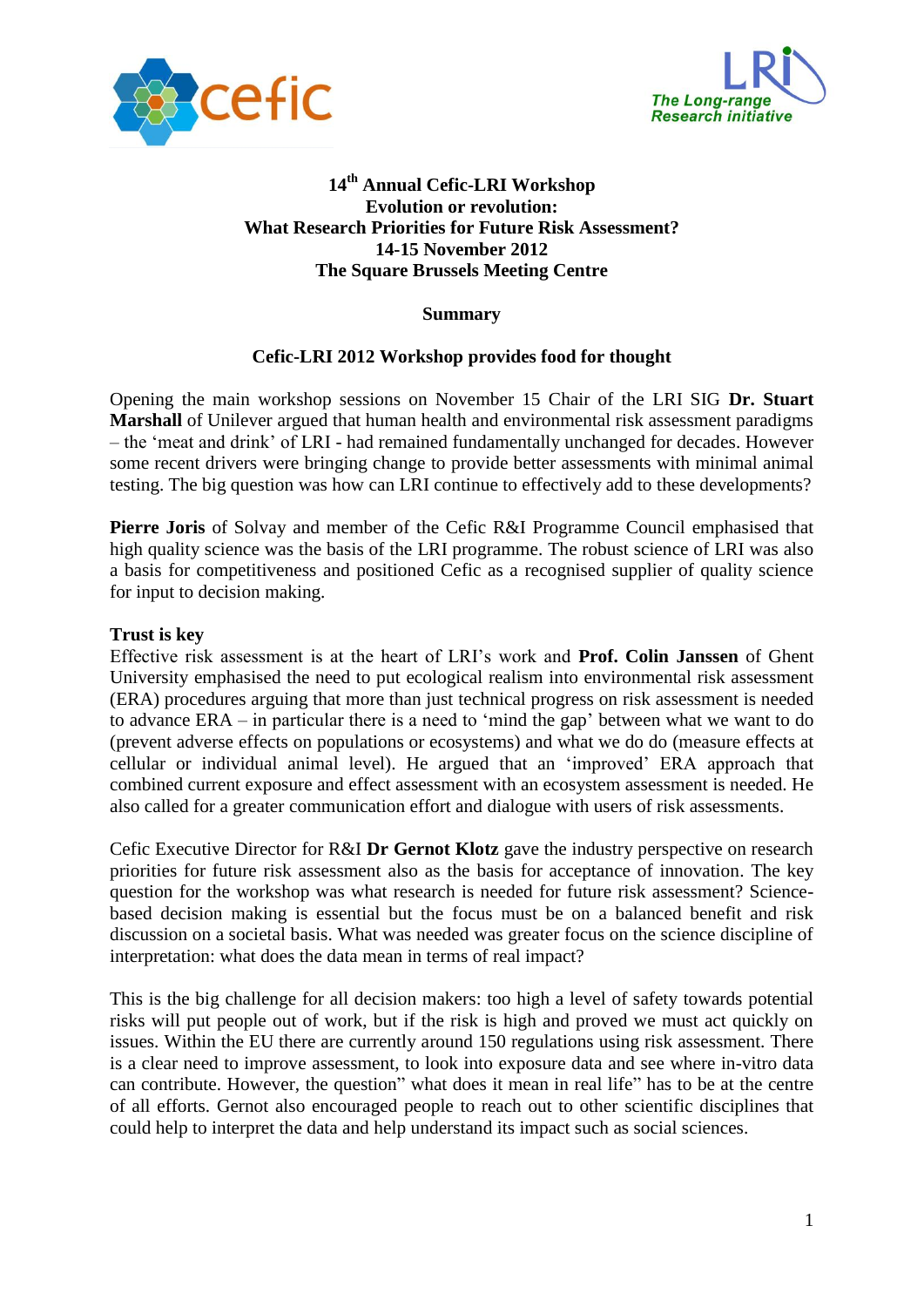



#### **Dialogue and debate**

The call for greater dialogue and communication with decision-makers, regulators and the public was a theme for many speakers during the workshop. At the evening reception on 14 November that marked the start of the workshop **Ms Sile Lane** of the UK-based organisation Sense about Science had discussed the organisation's work to boost public confidence in science and bring more science-based evidence to bear on policy-making. She advised "making more of your scientists" to talk about issues and engage with the public.

This call was reflected by **Dr Jan Staman** from the Rathenau Instituut who encouraged scientists to "rebrand" as experts to help build trust. Policy-makers and the public need experts who are not afraid of grand societal challenges: who know who they are, what their role is and what they can contribute.

The media perspective was also discussed by **Erika Widegren** of Atomium Culture who considered the changing media eco-system. She also emphasised the need to engage directly with the public as public attitudes to news access changed – mainly due to the rise of social media. Not all scientists can be good communicators but media shapes opinions about new technologies. So there was a need to consider how to use new media to help us.

#### **Nanoparticles: first results**

The workshop featured the results from the first LRI studies on nanoparticle toxicity. The N1 project was presented **Dr. Otto Creutzenberg** of Fraunhofer ITEM. The test materials for both studies were ZnO nanoparticles used in cosmetic materials and "nano" silica used in the food sector. A combination of in-vitro and in-vivo testing was used and proved complementary. Inhalation, dermal and genotoxicity testing for both substances showed low or no adverse effects – and no addition effects due to particle size.

The second project described looked at reproductive toxicity of the same two nanoparticle materials. The LRI-N3 project was described by **Dr. Andre Wolterbeek** from TNO. The study used the same ZnO and silica samples used in N1 for prenatal developmental toxicity studies (both ZnO and silica) and a two generation reproductive toxicity study (silica only) on Wistar rats. Again no significant adverse effects were observed except in mothers subjected to a high dose (7.5 mg/m3) inhalation group. It was noted the choice of vehicle and method of dispersion influenced the size distribution of the nanoparticles and characterisation of size distribution was important but resource consuming.

These initial tests for nanotoxicity showed no significantly unusual or additional effects, but **Dr. Tom van Teunenbroek** from the Dutch Ministry of Environmental and Spatial Planning described the very large nanotechnology safety project NANoREG that will cover all safety aspects from hazard identification to risk assessment, followed by risk management, mitigation and avoidance for e route for manufactured nanomaterials (MNMs). The project will not only consider safety but also what has nanotechnology has got to offer. It will analyse the critical characteristics of MNMs that need to be considered to develop safer substances.

## **Tiered testing**

A tiered approach to aggregating exposure assessment for indoor environments was presented by **Ir. Rudi Torfs** of VITO covering two LRI projects on exposure assessment and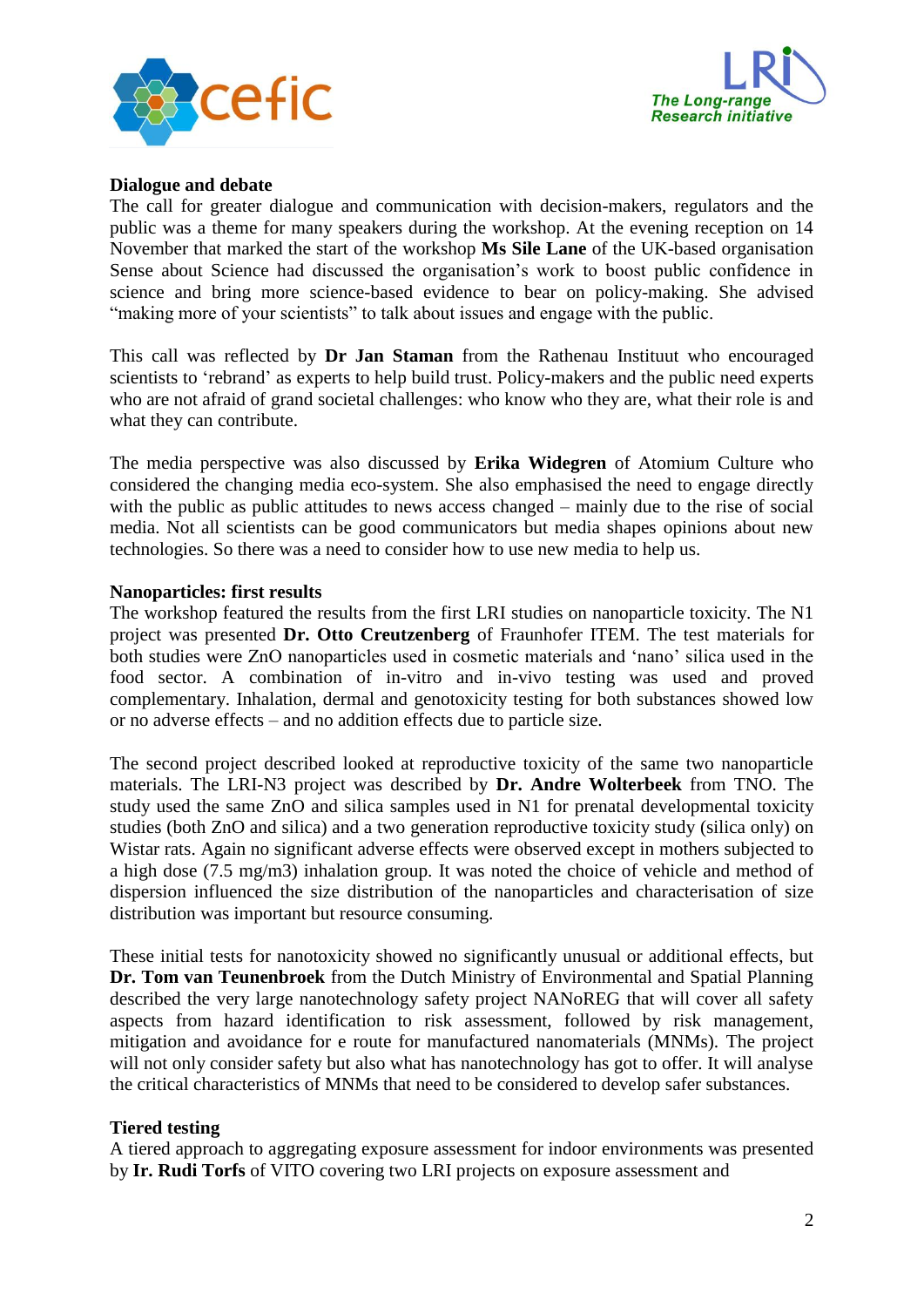



aggregated exposure (B4-CERTH and B5-THL). Aggregated exposure assessment (AEA) is an assessment of exposure to a single agent from all potential sources and pathways and related and all related exposure routes and is a dauntingly complex task. However AEA is needed to develop a pragmatic and realistic framework for risk assessment and achieve a better representation of exposure. The TAGS (Tiered Aggregate Exposure Assessment) approach provides a decision structure within an exposure scenario and can help decide if you need simple/ single exposure assessment (SEA) rather than aggregate exposure assessment (AEA).

More development was required including better and more integrated tools for tiered AEA, more data for model parameterisation, research to differentiate exposure assessments for adults and children and in the longer term all knowledge and tools must be integrated into an overall framework that can characterise the full "exposome".

Integration of metabolic fate, health effects and biokinetics predictions in an in-silico - invitro - in-vivo approach to a tiered testing strategy was also the subject of the presentation form **Prof. Dr. Bas Blaauboer** of Utrecht University. The LRI project HBM3-IRAS used a variety of models to make in-silico predictions of metabolites, toxicity and target tissues using only in-vitro toxicity, kinetic and metabolism data. The results of this modelling were the compared with in-vivo data for a wide range of compounds from different substance classes. The project showed that future risk assessments could be approached via in-silico and in-vitro studies (where available) if the in-vitro studies were validated against in-vivo data. Such an approach would help reduce the need for animal testing for risk assessment.

## **Evolution or Revolution?**

**Prof. Michael McLachlan**, University of Stockholm described some innovative techniques for assessing bioaccumulation factors (BCF) undertaken in LRI ECO-14 project using novel techniques for passive dosing (with constant concentrations of test substance in the dissolved phase) and sampling (using acupuncture needles) to allow kinetics in an individual fish to be studied. The procedure also used internal benchmarking of chemicals to improve precision and information content. Passive dosing and sampling were seen as evolutionary developments but the use of benchmarking to measure relative bioconcentration could be revolutionary in terms of simplifying test design, reducing animal use and reducing the time taken (80% or more) to achieve results.

Work on endocrine disruption has been a significant part of the work of LRI since its early days and recent industry workshop outcomes and key on-going LRI research efforts were described by **Dr. Steffen Schneider** of BASF. The cross industry workshop had looked at health effects and possible new endpoints, however evidence was not robust. The LRI EMSG 56 was a project designed to generate data to fill information gaps on endocrine effects via a complicated study involving prenatal and postnatal observations. The results had seen effects where effects were predicted but also observed effects at 'no effect' levels. Some studies were being repeated to confirm these observations.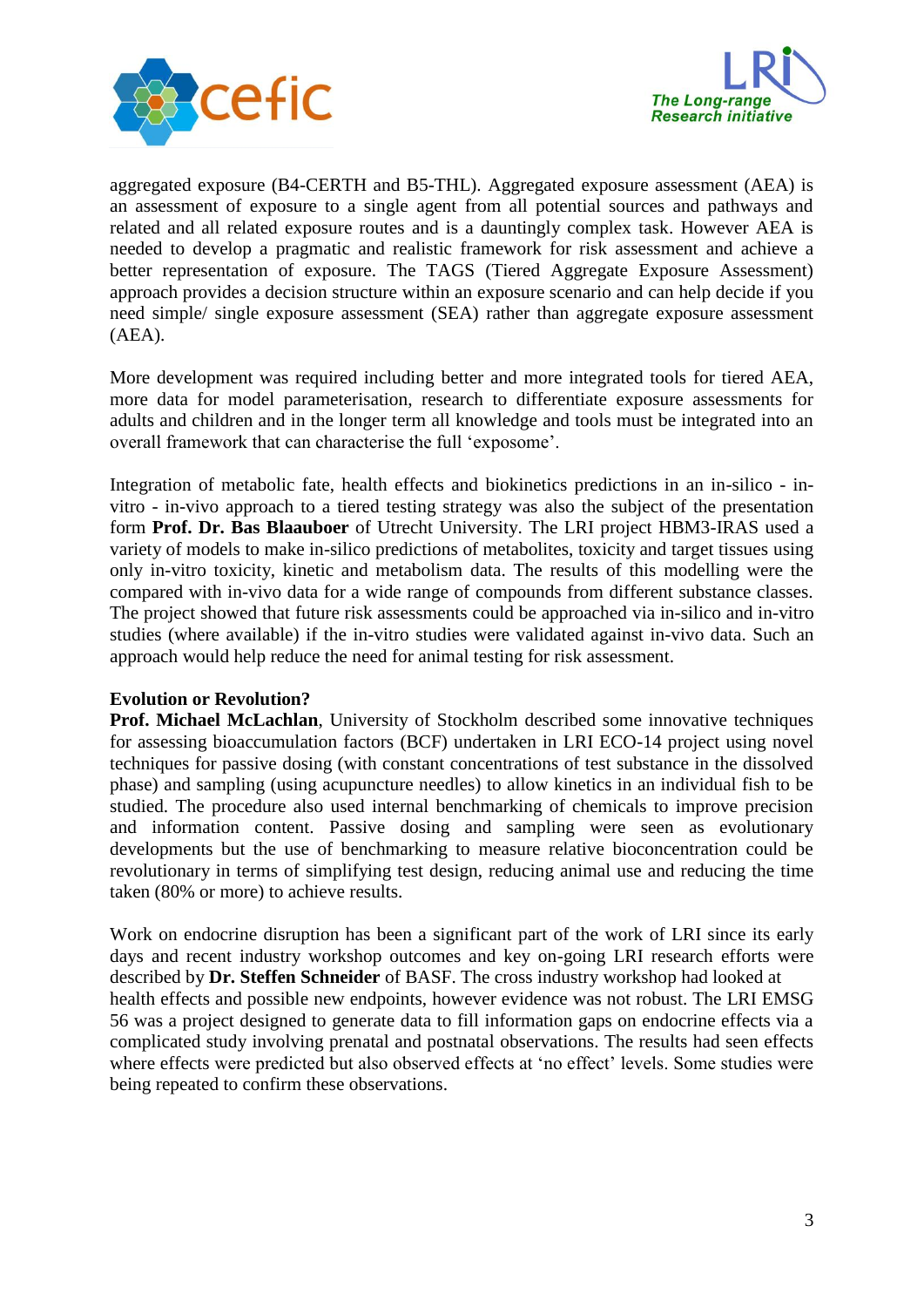



## **Cefic-LRI Innovative Science Award**

The annual LRI Innovative Science Prize is one of the highlights of the year. The 2012 winner is **Dr. Andreas Bender** of the University of Cambridge. He was formally presented with his prize by Pierre Joris.

Andreas is a chemist by training and will use the prize to determine biologically relevant effects of exposure by chemical, biological and phenotypic data integration. He described the 'Magic triangle' of molecular structure, phenotype data and protein or mode of action. Currently each was used separately to make predictions but through integration of information joint modelling was likely to significantly improve predictive results, which was the goal of the project.

Earlier the workshop got a progress report from the 2011 LRI Prize winner, **Dr Thomas Preuss** of RWTH Aachen University, who is looking to improve mechanistic understanding of population recovery for aquatic macro-invertebrates. He studies population sustainability and the impacts of toxic effects. The essential parameter is the time for a population to recover (time to recovery – TTR). Recovery of a population within 56 days is deemed acceptable pesticide guidance. However there is uncertainty so there is need to develop a science-based mechanistic model. Thomas described his individual-based Daphnia population model (IDamP) that had been validated for various conditions and inputs. The model is used as a virtual laboratory to analyse influence of ecological scenarios on recovery time and showed great power to improve environmental risk assessment.

Challenges in the future of Risk Assessment were discussed by **Prof. Corrado Galli** of the University of Milan. He posed the question: do we want to continue with a hazard based criteria or move to a scientific-based logical step-wise approach? He argued for the latter approach via a bottom up approach that could introduce greater flexibility. Such a dynamic model for future human risk assessment should consider exposure early as if there was no exposure route then there was no need to test!

The contribution of epidemiological research and its quality was assessed by Prof. Dick Heederik of Utrecht University. A major issue in epidemiological research is the role of various form of bias. Studies can suffer from various forms of bias and bias should be controlled for or quantified so that the influence on associations between exposure and risk is known. However, application of quality criteria to evaluate the epidemiological evidence helped to select high quality studies, which are less prone to the effect of various biases. It also helps to improve transparency in risk assessment, and gives insights on uncertainties, helps providing evidence-based transparent decision-making and led to improvement of the quality of future research.

Summing up the workshop **Stuart Marshall** said that there had been much food for thought to feed the next LRI programme. New paradigms were being proposed that dealt with greater complexity and integration of data. At the same time there was a clear need to engage with the media and public partners which required the right communications.

In terms of future perspectives LRI was working in both revolutionary and also evolutionary ways – the key thing is to get the balance right! All the presentations given at the workshop